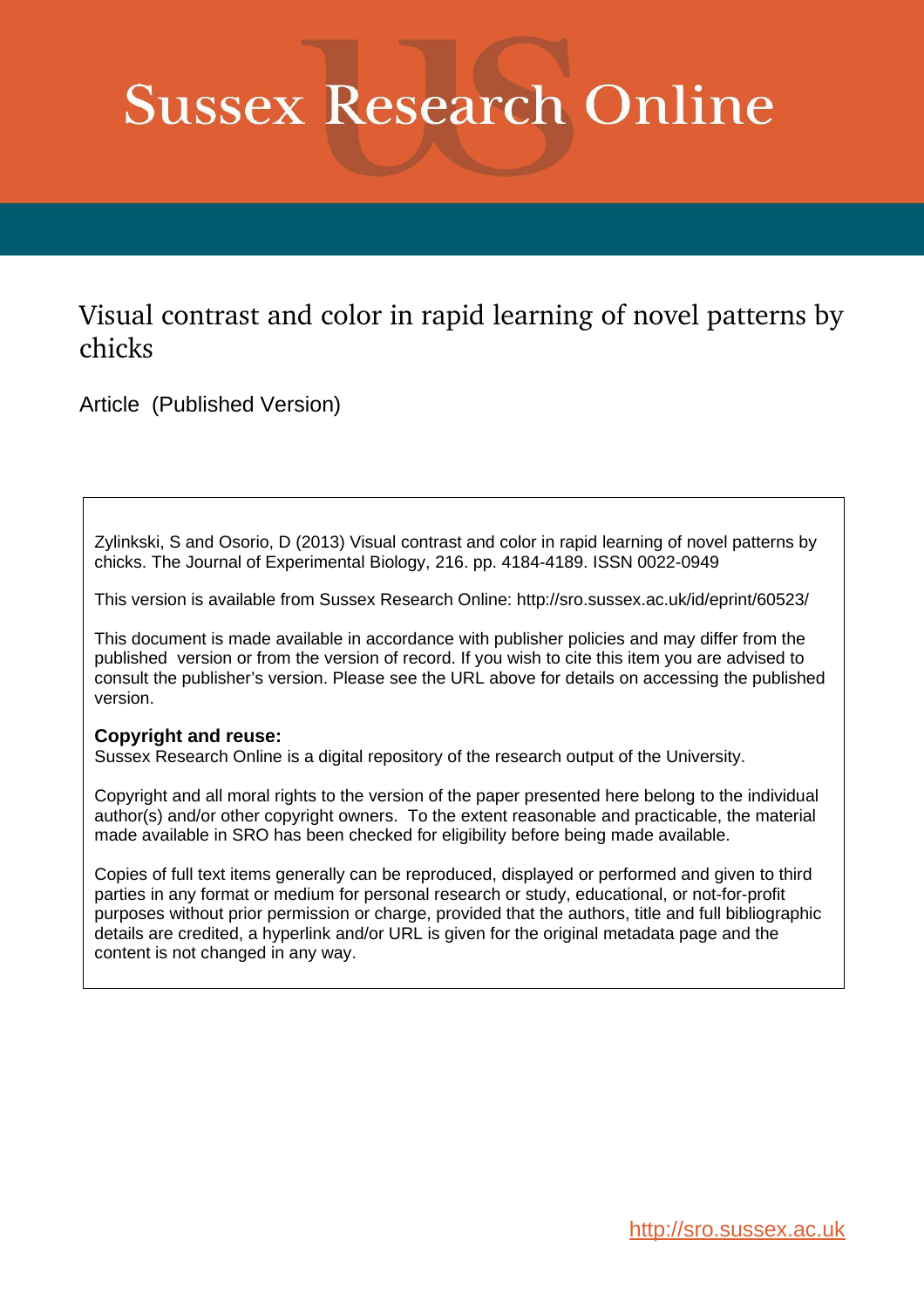The Journal of Experimental Biology 216, 4184-4189 © 2013. Published by The Company of Biologists Ltd doi:10.1242/jeb.085001

## **RESEARCH ARTICLE**

### **Visual contrast and color in rapid learning of novel patterns by chicks**

S. Zylinski<sup>1,\*</sup> and D. Osorio<sup>2</sup>

<sup>1</sup>School of Biology, University of Leeds, Leeds LS2 9JT, UK and <sup>2</sup>School of Life Sciences, University of Sussex, Brighton BN1 9RH, UK

\*Author for correspondence (s.zylinski@leeds.ac.uk)

#### **SUMMARY**

**Biological communication signals often combine bright and dark colors, such as yellow and black, but it is unclear why such patterns are effective. The literature on aposematism suggests that high contrast patterns may be easily learnt or innately avoided, whereas studies of sexual signaling refer to their attractiveness or to their cost. Here, in experiments with poultry chicks trained to find food in patterned containers, we confirm that elevated contrast dramatically increases the rate of initial attack on novel stimuli, but this response is labile. The chicks pecked once at a novel unrewarded stimulus and then ignored it for at least 24h. Such single trial learning has not previously been reported for birds without a positively aversive unconditioned stimulus such as quinine. We then tested and rejected two hypotheses about the function of high contrast patterns: first that the preferential responses are due to novelty, and second that elevated contrast enhances learning about a novel color. More generally, the observations are consistent with the idea that elevated contrast attracts attention, thereby enhancing both initial responses – whether positive or negative – and the rate of learning.**

Key words: bird, cognition, visual signals, learning, vision.

Received 7 January 2013; Accepted 1 August 2013

#### **INTRODUCTION**

The beautiful and conspicuous patterns of animals and plants pose fundamental questions about the function of biological communication signals. Darwin (Darwin, 1871) argued that these displays are attractive to potential mates, whereas Müller's (Müller, 1879) work on butterfly mimicry suggests that colorful aposematic signals facilitate learning by predators (Halpin et al., 2008; Riipi et al., 2001; Roper and Redston, 1987; Stevens and Ruxton, 2012). High contrast patterns also promote unlearnt wariness – or neophobia (Lindström et al., 2001; Marples and Kelly, 1999; Rowe and Guilford, 1999). Thus, high contrast patterns and bright colors are important in both positive and negative innate responses and in learning.

Broadly speaking there are three main theories about the evolution of colorful signals (which may not be mutually exclusive). Firstly, they convey specific information about the signaler, for example they may be costly; secondly, they evolve to be different from the background or competitors' signals; and thirdly, they simply attract attention. This study tested how contrast in a simple pattern affects foraging poultry chicks' responses to novel patterns and colors, and what they learn on their first and subsequent encounters. The strength of the effects and the speed of learning imply that pattern contrast is crucial for controlling birds' responses to visual signals.

In classical models of animal learning (Pearce, 1997; Pearce and Bouton, 2001), the rate of associative learning depends only on stimuli being discriminable from one another. However, Pearce and Hall introduced a factor, termed 'associability', to model the rate of reinforcement learning (Pearce and Hall, 1980). Associability can be equated to the attention given to the conditioned stimulus (Dayan et al., 2000; Pearce and Hall, 1980). Bayesian models of learning relate associability (and attention) to the level of confidence in the

predictive value of a signal: poorly known stimuli should receive more attention and have higher associability than familiar stimuli (Courville et al., 2006; Dayan et al., 2000). This idea accords with the intuition that new evidence is most significant when one initially knows little about what to expect. Poultry chicks do indeed learn about novel colors more quickly than familiar colors (Baddeley et al., 2007; Osorio et al., 2009).

Does novelty alone account for the attention given to a stimulus (Itti and Baldi, 2009)? A simple prediction is that for an (otherwise naive) animal familiar with stimulus *A*, the novelty of stimulus *B* would be equal to that of *A* following experience with *B*. If the rate of learning is dependent on the magnitude of the difference between familiar and novel stimuli, but not the polarity of this difference, then one can expect signals that need to be learnt, such as warning colors, to evolve to be detectable, but there need not be any particular polarity to this difference – say to high rather than low contrasts. Conversely, if associability depends on factors other than difference, such as the contrast in a pattern or the saturation of a color, then one might expect signals that need to be learnt to evolve accordingly.

Previous work showed that when 1week old poultry chicks are trained appetitively to patterned food containers and then encounter a pattern bearing either a novel color or a novel achromatic contrast they have a strong fidelity to the familiar color (or, more accurately, chromaticity) but prefer elevated contrast (Osorio et al., 1999b). This observation conflicts with the finding that chicks avoid unfamiliar high contrast patterns (Roper and Cook, 1989), but is perhaps simply indicative of context dependence for such effects.

We know also that when chicks are trained to two colors, such as red and yellow, they initially prefer novel intermediate colors, in this case orange (Jones et al., 2001), but this preference is labile; if the chicks are tested in extinction (i.e. without reward), the rate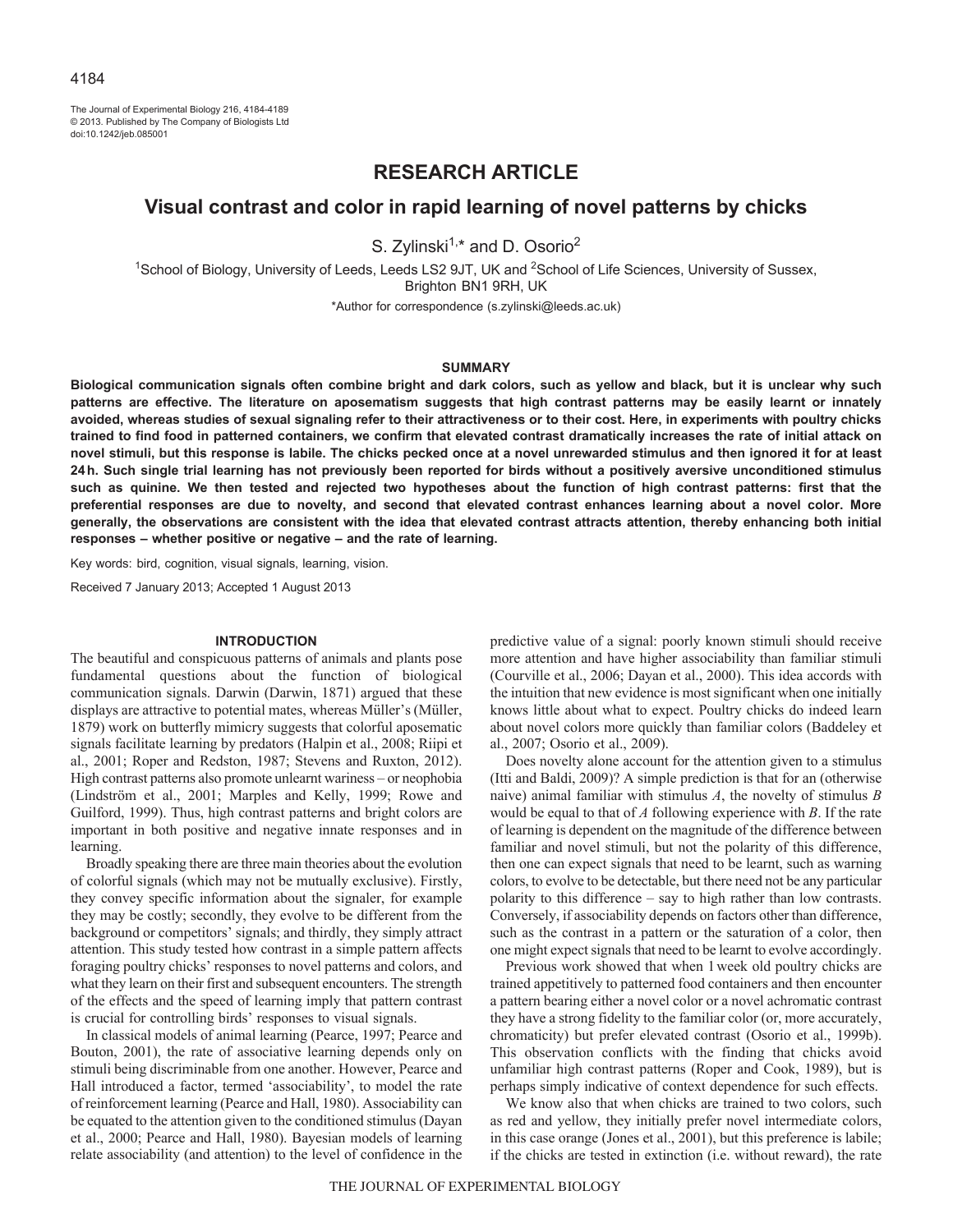of response to the novel color declines faster than to the familiar rewarded colors (Osorio et al., 2009). The rapid learning about novel stimuli demonstrates that the chicks classify the novel color separately from the known colors (contrary to simple models of sensory generalization) (Osorio et al., 2009; Osorio et al., 1999b), and is consistent with the novel stimulus having high associability, owing to a low confidence in the predicted relationship between the color and the food reward.

These observations lead to questions about how signal design affects an animal's initial response and its subsequent learning. Does contrast in visual patterns affect unlearnt responses or learning, and are any effects due to contrast being conspicuous, unusual or simply inherently more effective? Here, we tested how changes in contrast affect poultry chicks' initial responses and subsequent learning about novel patterns. We then studied the interactions between color and contrast. We addressed two questions: first, are the strength of the initial response and the subsequent rate of learning linked, and second, does elevated contrast affect responses independently of novelty?

#### **MATERIALS AND METHODS**

Male poultry chicks, *Gallus gallus* (Linnaeus 1758) (Bovans Goldline), from a commercial hatchery lived communally from hatching to 1week of age. The room temperature was 21°C with additional warmth from an infrared lamp under a 12h:12h light:dark regime. The walls of the communal enclosure were gray, the substrate was sawdust, and chicks had free access to food crumbs and water. At 1 week the chicks were rehoused as pairs in  $24 \times 27$  cm cages. The birds had free access to standard food and water, except for 2h before training or testing when food was removed. In experiments the chicks were trained and tested in pairs in a 40×30cm arena, the floors and walls of which were painted gray, lit by an overhead 250W tungsten–halogen light (color temperature *ca*. 3.4K). All experimental work was carried out under UK Home Office licence.

#### **Stimuli**

Stimuli for training and testing were conical paper food containers (25mm length, 7mm base diameter) printed (Canon Pro9000 printer) with a stimulus pattern of 2×6mm rectangular tiles. The tiling (created using purpose-written code in MATLAB) was either all gray (achromatic), or included tiles selected at random that were colored red, orange or yellow with a probability of 0.3. The achromatic tiles were designed at two contrast levels: (1) low contrast, with a random pattern of two tiles of the same average luminance and a Michelson contrast (*I*max–*I*min/*I*max+*I*min) of 0.3, and (2) high contrast, with black and white background tiles with a nominal Michelson contrast of 1.0 (the actual contrast is close to 0.85). The mean intensity of the black and white tiles was slightly lower than that for the lower contrast backgrounds, but this is very unlikely to have had any effect in this study as the chicks do not easily learn average luminance. For the low contrast condition, the mean gray-level of the achromatic tiles matched the intensity of the colored tiles for the chicks' double cones (Jones and Osorio, 2004; Osorio et al., 1999c). The colored tiles had fixed chromaticities (i.e. hue and saturation), but the brightness varied randomly with a contrast range of 0.3 (Osorio et al., 1999c). Different sets of stimuli were used for training and testing, and all the stimuli had different (random) patterns, so that the patterns were uninformative. These tiled patterns allow the chicks to learn color accurately and quickly against an achromatic background. The presence of luminance noise reduces the chance that the birds will learn the brightness rather than the chromaticity (i.e. hue and saturation of the color). Full details and rationale for the design of stimuli can be found elsewhere (Osorio et al., 1999c).

#### **General training procedure**

The experiments used up to 36 pairs of naive chicks, with a new group of chicks used in each experiment. Chicks were housed, trained and tested in pairs because they become stressed in isolation. Members of each pair were distinguishable by marking one bird with a spot on the top of the head using a permanent marker pen. Training started on day 7 after hatching. Pairs of chicks were placed in the arena with eight of the conical food containers. Four colored rewarded cones  $(S^+)$  contained standard crumbs, which the chicks could extract by pecking. The other four cones (S– ), which were entirely achromatic but otherwise similar to the rewarded stimuli, were empty. Chicks were trained to two  $S<sup>+</sup>$  colors that could be easily discriminated  $(S<sup>+1</sup>$  and  $S<sup>+2</sup>$ ), which were red and yellow to the human eye. Each color was equally rewarded (see below for details of individual experiments). Training sessions lasted 6min with rewarded stimuli refilled with food at 1 min intervals. All chicks had two training sessions a day, separated by a 2h interval, for 3days.

#### **General test procedure**

Tests were carried out in extinction (i.e. without reward) on the fourth day after training started (i.e. 10days after hatching). For experiments 1–3, the arena contained nine clean printed cones: three of  $S^{+1}$  or  $S^{+2}$  (as learnt during training but without food), three of S<sup>-</sup> and three of the novel test stimulus S'. For experiment 4 there were eight cones: two  $S^+$ , two  $S^-$ , two high contrast S' and two low contrast S′.

We recorded the sequence of the first 10 selections made by one chick of the pair after entering the test arena. The same chick was scored in each test, and its companion was ignored. Rapid repeated pecks at a single cone were discounted as they represented a continued attempt to retrieve food from that cone rather than a further choice. Obvious incidences of mimicking the second bird's actions, where the bird being scored would see the other peck at a cone and run over to peck at the same stimulus, were also discounted. Chicks were tested on three occasions (T1–3) for each experiment to assess initial responses and subsequent learning about the novel stimulus (Osorio et al., 2009): T1 at 24h after the final training session, T2 at 4h after T1, and T3 at 24h after T1. Food was provided between T2 and T3 and removed 2h before testing.

As the chicks first encountered the novel stimulus in the initial test, and all tests were in extinction, the initial response reveals preferences established during training, while the subsequent responses were influenced by learning about the novel stimulus. Details of the experimental stimuli and number of individuals tested are given in the Results.

Statistical analyses were carried out in MATLAB R2012b (MathWorks, 2012) and R v2.14.0 using the lme4 package (R Development Core Team, 2008). Mean responses over 10 stimulus selections were compared using Wilcoxon matched-pairs signedrank tests (two-tailed). Within-trial S′ preferences were tested using generalized linear mixed models (GLMMs), with color, condition and peck (at 10 levels) as fixed factors and individual chick as a random factor, and a binomial error term. Models were then tested using analysis of deviance. Correlation between choice and peck order was tested with Spearman's rank correlation in SPSS (SPSS Inc., Chicago, IL, USA).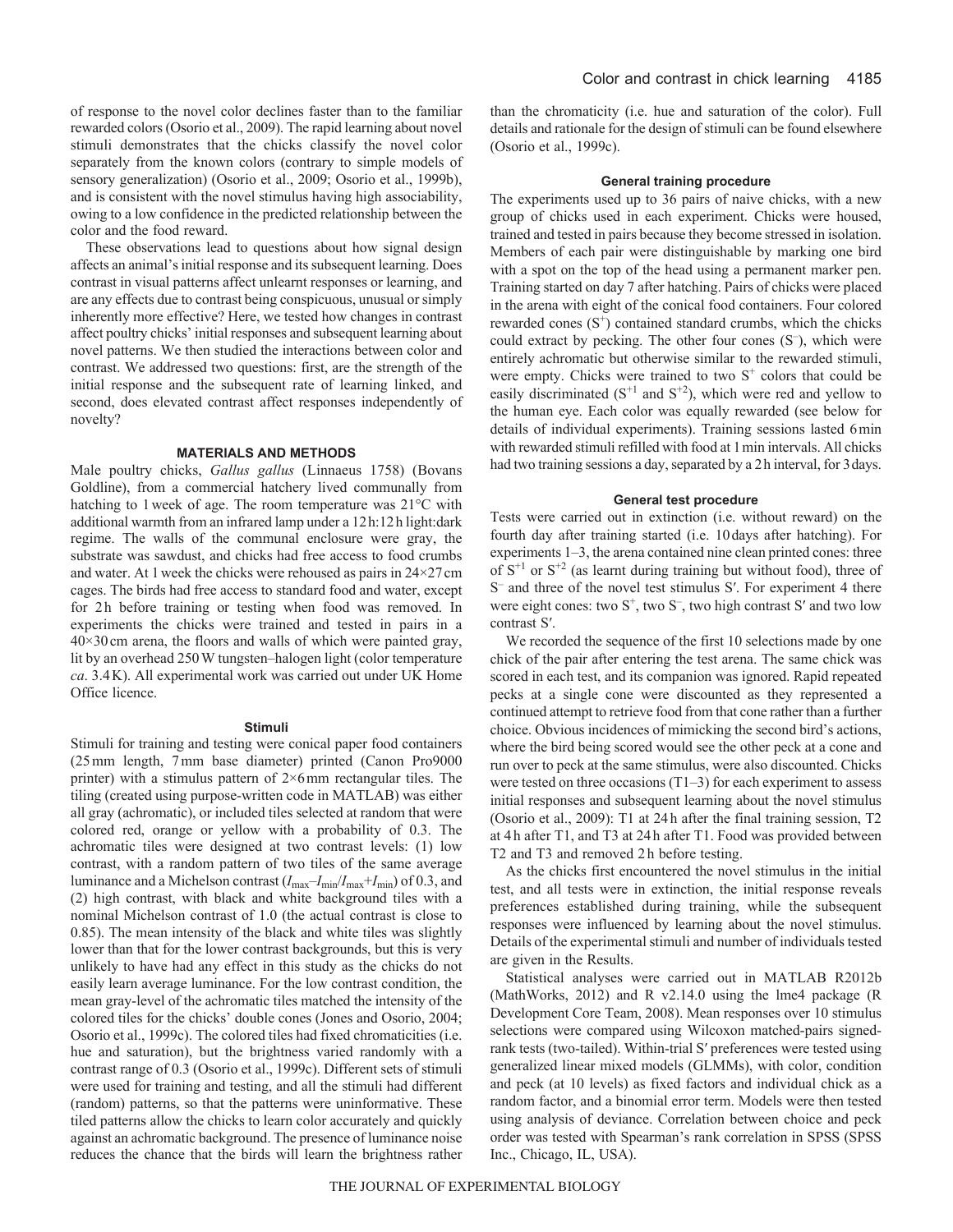#### 4186 The Journal of Experimental Biology 216 (22)

#### **RESULTS**

#### **Experiment 1: responses to novel high contrast patterns**

This experiment examined how elevated contrast affects the initial responses to and learning about novel stimuli. We trained 36 pairs of chicks to both red  $(S^{+1})$  and yellow  $(S^{+2})$  patterns with low contrast (range 0.3) gray backgrounds. The unrewarded training stimuli (S– ) were similar to the  $S^+$ , but all gray. The tests compared chicks' responses to the  $S^-$  and  $S^+$  training stimuli with their responses to novel (S′) stimuli with the familiar training colors, but having the low contrast gray tiles replaced with black and white tiles [i.e. high contrast:  $S^1$  (red) and  $S^2$  (yellow), respectively]. There were two test conditions: condition 1 ( $N=18$ ) where the S<sup>+</sup> and S' stimuli had the same color (i.e. both either red or yellow:  $S<sup>+1</sup>$  with  $S<sup>+1</sup>$  or  $S<sup>+2</sup>$ with  $S^2$ ; Fig. 1A), and condition 2 ( $N=18$ ) where the  $S^+$  and S' colors were different (i.e. one red and the other yellow:  $S^{+1}$  with  $S^2$  or  $S^{+2}$ with  $S'$ <sup>1</sup>; Fig. 1A). In the first test (T1), condition proved to have a highly significant effect on the preference for S' over the first 10 selections (GLMM analysis of deviance;  $\chi^2$ =19.39; *P*=0.0002), hence we analysed them separately. However, S<sup>+</sup> color *per se* proved to have no effect on stimulus preference (GLMM analysis of deviance;  $\chi^2_4$ =0.04; *P*=0.99). We therefore pooled the red and yellow responses for each condition to improve the power of our subsequent tests.

 $\mathsf{A}$  Expt 1

Condition 1 Condition 2

In the initial extinction tests  $(T1)$ , the novel stimuli S' with elevated background contrast were initially greatly preferred over S+ (Fig.1B) (Osorio et al., 1999a). Overall, 32 of 36 (89%) first pecks were directed at the novel stimuli (Fig.1B). This preference for S′ then rapidly declined over the subsequent nine selections (Spearman's rank correlation;  $r_s$ =–0.914,  $P$ <0.0001). When S<sup>+</sup> and S′ colors were different in the test (condition 2), fewer than half of the second choices were for the S′ high contrast pattern, which was thereafter (selections 3–10) no more attractive than S– . The rate of decline was slower in condition 1, where  $S^+$  and  $S'$  colors were alike in the test (Fig.1B).

Mean stimulus choice across 10 selections at T1 for condition 1 showed no significant preference for  $S^+$  over S' (Wilcoxon matchedpairs signed-ranks; *z*=32, *P*>1). For condition 2 there appeared to be a strong preference for  $S^+$  over S' (Wilcoxon matched-pairs signed-ranks;  $z=-3.64$ ,  $P=0.0003$ ), which can be explained by the very rapid extinction of and subsequent low preference following initial preference for S′ (see above and Fig. 1B). A simple explanation for the difference between condition 1 and condition 2 is that chicks were more readily able to distinguish the novel from the previously reinforced stimuli by color.

The chicks preferences were retested 4h (T2) and 24h (T3) after the first test. The choice for the novel patterns with elevated contrast

> S+ S– S- $S<sub>i</sub>$ S–  $S'$ Fig. 1.  $(A)S<sup>+</sup>$  and S' stimuli used in experiment 1 (high contrast novel stimulus) and experiment 2 (low contrast novel stimulus). Experiment 1 had two test conditions: condition 1 where the training color  $(S<sup>+</sup>)$  and the novel stimulus  $(S')$  in the test were the same, and condition 2 where the training color and the novel stimulus were different (chicks were equally familiar with red and yellow training colors as both were used in all training). Experiment 2 acted as a control for experiment 1, testing the effect of novelty on the preferences, with chicks trained to high contrast stimuli and tested on low contrast stimuli. R, red; Y, yellow. (B) Left: results from experiment 1, showing the relative preference (proportion of selections by 36 chicks) for S′ over the 10 recorded selections. At test 1 (T1) the chicks directed most first pecks to the novel stimulus, but this preference rapidly declined over the subsequent nine selections. This was particularly true in condition 2, where the colors of  $S<sup>+</sup>$  and  $S'$ were different. Right: relative preference over 10 selections for S',  $S^+$  and  $S^-$  at T1, T2 (4 h after T1) and T3 (24 h after T1) for condition 1 (upper) and condition 2 (lower). After the initial choice for S′ is lost, preference for this novel stimulus remains low throughout these tests. (C) Results from experiment 2, showing (left) that there was no in-trial change in preference for S′ at T1, which remained low over the 10 peck trial, and over T2 and T3 subsequently (right).



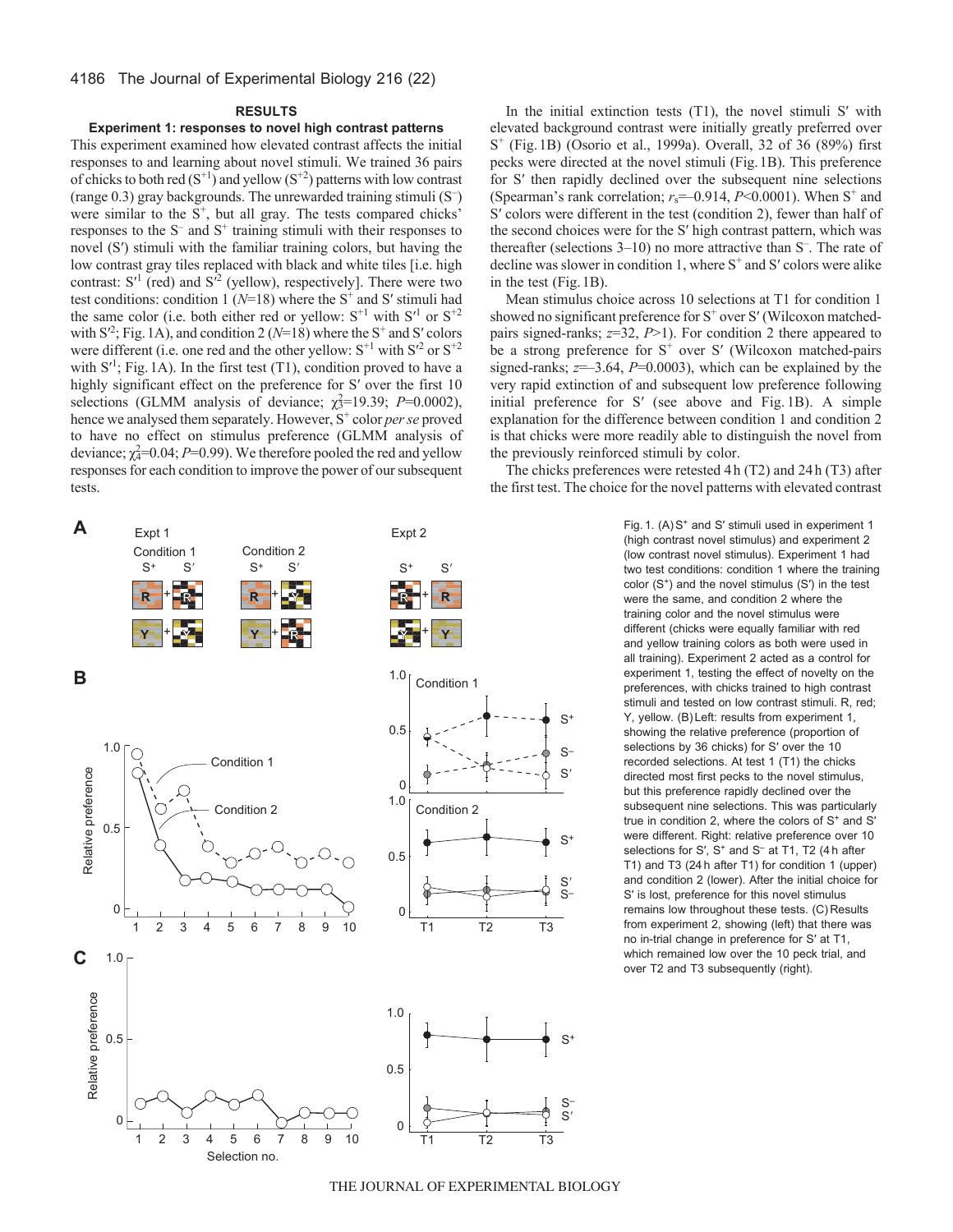(S′) remained uniformly low in both conditions, and did not differ significantly from that for S<sup>-</sup>, with the exception of condition 1 where at 24h the preference for S– was significantly greater than that for S′ (Wilcoxon matched-pairs signed-ranks comparing mean selection for S′ and S– ; condition 1: T2 *z*=–0.96, *P*=0.339; T3 *z*=–2.67, *P*=0.0075; condition 2: T2 *z*=–1.98, *P*=0.052; T3 *P*=0.783; Fig.1B).

#### **Experiment 2: responses to novel low contrast patterns**

Experiment 1 showed that chicks respond strongly to novel stimuli bearing a high contrast pattern, but quickly learn to reject the stimuli, and continue to ignore them for 24h. Experiment 2 examined the effect of reduced contrast on responses to novel stimuli, and hence distinguishes between the effects of novelty and elevated contrast in experiment 1. Here, 20 pairs of chicks were trained to red or yellow tiles mixed with black and white (i.e. the high contrast S′ stimulus from experiment 1), and then tested with low contrast stimuli (i.e. the low contrast training stimulus  $S<sup>+</sup>$  used in experiment 1; Fig.1A). Analysis of deviance of the GLMMs showed that neither the training color nor differences between test and training colors (i.e. conditions 1 and 2 in experiment 1) had an effect on novel stimulus choice at T1 (color:  $\chi_4^2=0.878$ , *P*=0.928; condition:  $\chi_3^2$ =3.162, *P*=0.367), and so data were pooled to improve the power of subsequent tests.

Reduction in background contrast abolished the initial attractiveness for the novel stimuli seen in experiment 1, with  $S^+$ receiving around 80% of all selections at T1. Peck number had no effect on choice for S' in the GLMMs  $(\chi_3^2=5.745, P=0.123)$ . Mean preference for  $S^+$  was significantly greater than for  $S'$  at T1, T2 and T3 (Wilcoxon matched-pairs signed-ranks; T1: *z*=3.945, *P*=0.00008; T2: *z*=–3.929, *P*=0.00007; T3: *z*=–3.916, *P*=0.00008; Fig.1C). There was a preference for S<sup>-</sup> over S' at T1 (Wilcoxon matched-pairs signed-ranks; *z*=3.796, *P*=0.0014; Fig.1C), but no preference for S– over S′ at T2 or T3 (T2: *P*=0.274; T3: *z*=0.907, *P*=0.365; Fig.1C).

#### **Experiment 3: effect of elevated achromatic contrast on responses to a novel color**

Chicks trained to two colors, such as red and yellow, generalize to intermediate colors, such as orange (Jones et al., 2001; Osorio et al., 1999a). Without reward, the initial preference for the novel color relative to the familiar training  $(S^+)$  stimulus is sustained through the initial test (i.e. T1) but then drops (Osorio et al., 2009). Experiments 3 and 4 examined the interaction between novel color and achromatic contrast on the chicks' responses.

For experiment 3, 36 pairs of chicks were trained as in experiment 1. They were then tested with orange, either in high or in low contrast conditions (i.e. as with experiment 1 and 2, respectively, but with orange replacing red or yellow color panels for S′; Fig. 2A). Eighteen pairs were then tested with orange mixed with the same grey levels as the training stimuli (condition 1, low contrast,  $S^{(l)}$ ; Fig.2A), and 18 pairs were tested with orange mixed with high contrast black and white tiles as described for S′ in experiment 1 (condition 2, high contrast,  $S<sup>h</sup>$ ; Fig. 2A). Chicks were tested in the presence of either the red or yellow training stimulus with nine pairs tested with each color, and these data were pooled as analysis of deviance of GLMMs showed that color had no effect on novel stimulus choice at T1 ( $\chi^2$ =0.012, *P*≤1).

When the novel orange color was presented with a low contrast background resembling that used for the training stimuli (condition  $1, S<sup>1c</sup>$ , the results were much like those in previous studies of color generalization (Jones et al., 2001; Osorio et al., 2009). In the first test (T1) the chicks showed a preference for  $S<sup>l</sup>$  over  $S<sup>+</sup>$  and  $S<sup>-</sup>$ (Wilcoxon matched-pairs signed-ranks; *z*=–3.223, *P*=0.0013; *z*=2.589, *P*=0.0097, respectively; Fig. 2B). However, in contrast to the rapid learning seen with elevated contrast with a novel color (experiment 1), preference for  $S<sup>1/c</sup>$  was random over the 10 selections and not correlated with selection number (Spearman's rank correlation;  $r_s$ =–0.110, *P*=0.762). At T2, chicks showed no preference for  $S<sup>{1c}</sup>$  over  $S<sup>+</sup>$  (Wilcoxon matched-pairs signed-ranks; *z*=0.259, *P*=0.795; Fig. 2B). After 24h (T3), preference for S<sup>/lc</sup> fell further, with  $S^+$  significantly preferred over  $S^{(l)}$  and  $S^-$  (Wilcoxon matched-pairs signed-ranks; *z*=–2.6128, *P*=0.009; *z*=–3.6326, *P*=0.003, respectively; Fig. 2B). Thus, at least in our experimental conditions, learning about color is slower than learning about elevated contrast.

Presenting the novel color with high contrast components (condition 2, S<sup>hc</sup>) markedly affected the initial choice and rate of learning; the chick S' preference for S<sup>the</sup> resembled that for a familiar color on a high contrast background, as in experiment 1. Preference for S<sup>the</sup> was highly correlated with selection number over 10 selections (Spearman's rank correlation;  $r_s = -0.841$ ,  $P = 0.002$ ; Fig.2B); in the first test about 90% of initial pecks are directed at  $S<sup>h</sup>$ , but this preference dropped over subsequent choices. As with experiment 1, mean preference for  $S<sup>hc</sup>$  at T1 was not significantly different from that for  $S<sup>+</sup>$  because of the rapid loss of preference within the trial (Wilcoxon matched-pairs signed-ranks; *z*=1, P=0.379; Fig. 2B), with S<sup>+</sup> and S<sup>the</sup> both preferred over S<sup>-</sup> (Wilcoxon matched-pairs signed-ranks; *z*=3.614, *P*=0.0003; *z*=3.2829, *P*=0.001, respectively). Choice for  $S<sup>hc</sup>$  remained low at T2 and T3, with  $S<sup>+</sup>$ greatly preferred to S<sup>the</sup> (Wilcoxon matched-pairs signed-ranks; T2: *z*=–3.7364, *P*=0.0002; T3: *z*=–3.7422, *P*=0.0001; Fig.2B), and no preference for  $S<sup>hc</sup>$  over  $S<sup>-</sup>$  (Wilcoxon matched-pairs signed-ranks; T2: *P*=0.8633; T3: *P*=0.1083; Fig.2B). Thus, the high contrast pattern enhances the rate of learning about a novel stimulus, regardless of whether the color is familiar or novel.

#### **Experiment 4: simultaneous presentation of low and high contrast patterns with novel color**

This experiment tested the effect of achromatic contrast on learning about a novel color. Ten pairs of chicks were trained to red and yellow on a low contrast background as in experiments 1 and 3, and then tested with a novel orange on both low  $(S<sup>1</sup>c)$  and high (S<sup>rhc</sup>) contrast backgrounds simultaneously, along with one of the two  $S^+$  stimuli, and  $S^-$  (Fig. 2A).

As expected from the results of experiment 2, the chicks showed a strong initial preference for the novel color–high contrast stimulus at T1, with  $S<sup>h</sup>$ c being chosen for all first pecks. As in experiments 1 and 3, this preference dropped sharply after the first peck (significant negative correlation between preference and selection number; Spearman's rank correlation;  $r_s$ =–0.852, *P*=0.002), while the preference for the novel color-low contrast stimulus S<sup>/lc</sup> increased throughout the trial. At T1,  $S^{hc}$  was preferred over  $S^+$ and S<sup>/lc</sup> when considered as a mean over the 10 recorded selections (Wilcoxon matched-pairs signed-ranks; *P*=0.002 and *P*=0.002, respectively; Fig.2C), but was subsequently strongly avoided over the next 24 h (no significant preference for  $S<sup>h</sup>$  over  $S<sup>-</sup>$  at T2 or T3; Wilcoxon matched-pairs signed-ranks; *P*=0.5313 and *P*=0.3125, respectively). Preference for the novel color with a low achromatic contrast declined more slowly:  $S<sup>l</sup>c$  was significantly preferred to  $S$ at T2 (Wilcoxon matched-pairs signed-ranks; *P*=0.0039) but not at T3 (*P*=0.1758; Fig.2C).

#### **DISCUSSION**

When 1 week old chicks are trained to a single colored pattern, their initial preference in a test is not for the training color but for elevated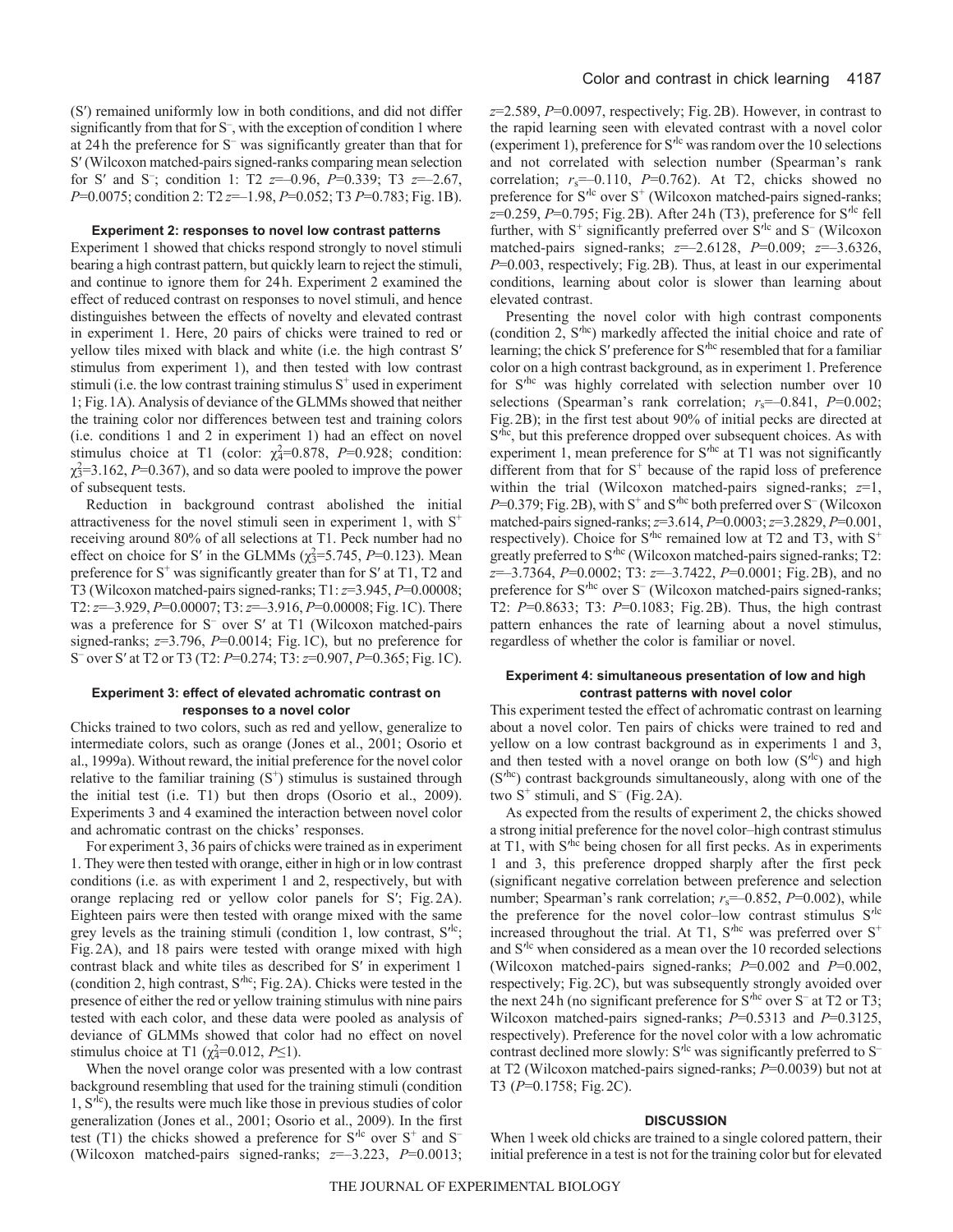



Fig. 2.  $(A)S<sup>+</sup>$  and S' stimuli used in experiments 3 and 4, where an intermediate novel color (orange) was introduced in either low contrast (lc, condition 1) or high contrast (hc, condition 2) form during tests. In experiment 3 these were tested separately on different pairs of chicks. In experiment 4 they were experienced simultaneously. R, red; Y, yellow; O, orange. (B) Results for experiment 3, showing that for condition 1  $(S<sup>1/c</sup>)$  chicks had a consistent elevated preference for the intermediate color at T1 (left), which became slowly reduced over subsequent trials (right). Chicks tested under condition 2 showed a great preference for S<sup>thc</sup> on initial contact at T1 (left), but this preference fell rapidly within this first trial, and was not recovered in subsequent trials (right). (C)When chicks first encountered the novel intermediate color in both high and low conditions simultaneously, they directed all pecks at the high contrast stimulus (left). Over the 10 recorded selections of T1 this preference had altered, such that S<sup>hc</sup> and S<sup>ic</sup> afforded equal attention. Over subsequent trials (right), preference for S<sup>hc</sup> did not recover, while S<sup>dc</sup> preference fell slowly.

achromatic contrast (Osorio et al., 1999a). This suggests that chicks learn color accurately, but have an unlearnt preference for high contrast patterns. We have found also that male chicks (though of a different strain) tested under the same conditions as in these experiments learn to avoid a novel color after a small number of selections, but with a delay of about an hour between the initial encounter and the change in preference (Osorio et al., 2009).

Here, within our experimental conditions, experiment 1 shows that elevated background contrast is not only attractive but also greatly increases the rate of learning. Experiment 2 suggests that rapid learning about elevated contrast is not an effect of novelty, because it does not apply when the novel pattern is of lower contrast than the training stimuli. Experiment 3 shows that rapid learning about the elevated contrast occurs in the presence of a novel color. Experiment 4 indicates that the effects of color and contrast are independent, because chicks that learn (in one peck) to avoid a pattern including a novel color and elevated contrast then transfer their attention to the novel color in a background of familiar contrast. The high contrast pattern does not appear to enhance learning about the color, and may even distract from it.

The procedure used in these experiments resembles natural foraging. During training, chicks are free to move about the test arena and to peck any of the paper cones, which are arbitrarily spread across the floor (and often moved by the chicks). There is no penalty for selecting an empty container, other than lost time. Previous demonstrations of one-trial learning by chicks have used aversive conditioning, normally a bitter taste (Roper and Cook, 1989). Here, the training procedure, with chicks foraging freely amongst small food containers, means that they are used to not getting food each time they peck at the  $S^+$  patterns. Thus the rapid extinction of the responses to novel unrewarded stimuli can be compared with the well-known observation that such intermittent reinforcement slows the rate of extinction (Hull, 1943), as seen here in the sustained preference for  $S^+$  over  $S^-$ .

The findings emphasize the separate roles of color and achromatic contrast in controlling how chicks respond to and learn about visual signals. Firstly, contrast is not learnt accurately (without differential training), but elevated contrast strongly enhances the rate of learning. Secondly, the rapid learning about high contrast patterns (Fig. 1B) contrasts with the delayed effects of learning about color, where the elevated preference for the novel color persists for about an hour after the initial extinction trial (experiment 3) (Osorio et al., 2009). Thirdly, color is learnt separately from contrast. There is no evidence here for color and